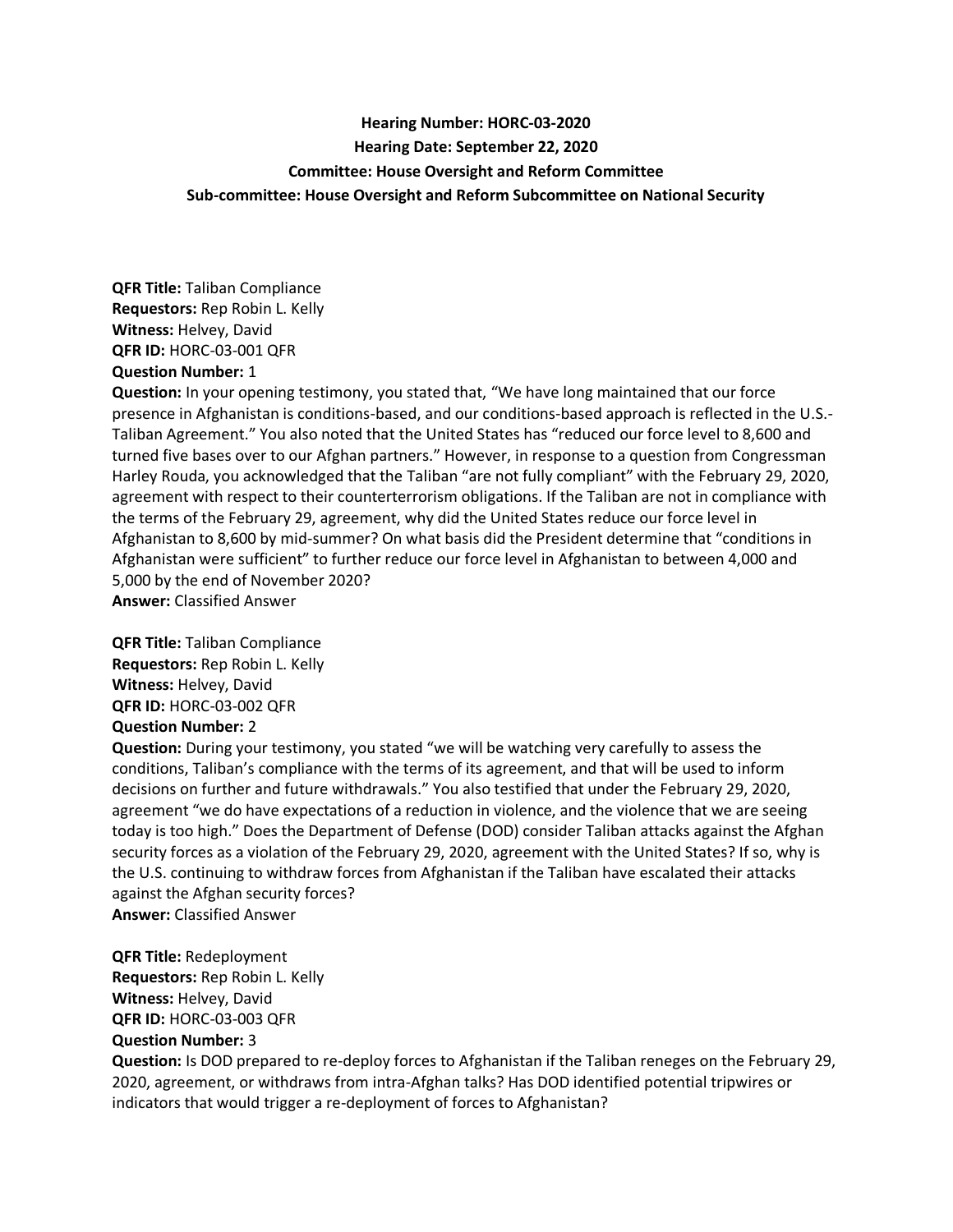**Answer:** Classified Answer

**QFR Title:** Interagency Working Group **Requestors:** Rep Robin L. Kelly **Witness:** Helvey, David **QFR ID:** HORC-03-004 QFR **Question Number:** 4

**Question:** Ambassador Khalilzad testified that an interagency working group jointly chaired by DOD and the Department of State leads the U.S. government effort to monitor Taliban compliance with the February 29, 2020, peace agreement. 4. At what level are department and agencies represented on this interagency task force (e.g. Assistant Secretary, Deputy Assistant Secretary, etc.)? How has the interagency defined what compliance looks like? What metrics or thresholds is the interagency monitoring?

**Answer:** Classified Answer

**QFR Title:** Interagency Task Force/Working Group **Requestors:** Rep Robin L. Kelly **Witness:** Helvey, David **QFR ID:** HORC-03-005 QFR **Question Number:** 5 **Question:** Does the task force issue reports or products about their findings? Will these reports be provided to Congress? **Answer:** Classified Answer

**QFR Title:** Taliban Compliance **Requestors:** Rep Robin L. Kelly **Witness:** Helvey, David **QFR ID:** HORC-03-006 QFR **Question Number:** 6 **Question:** As the United States continues to withdraw forces from Afghanistan, how will our reduced footprint affect the administration's ability to monitor Taliban compliance with the terms of the February 29, 2020, agreement? **Answer:** Classified Answer

**QFR Title:** Control and Stability Data **Requestors:** Rep Stephen F. Lynch **Witness:** Helvey, David **QFR ID:** HORC-03-007 QFR **Question Number:** 7

**Question:** Since 2017, the Department of Defense (DOD) has steadily restricted the production and public release of information about the war in Afghanistan: • On October 30, 2017, the Special Inspector General for Afghanistan Reconstruction (SIGAR) reported that U.S. Forces-Afghanistan (USFOR-A) had begun to classify information about the performance of the Afghan National Defense and Security Forces, including ANDSF casualties, unit-level authorized and assigned strength, performance assessments, and attrition information. • On April 30, 2019, SIGAR reported that the Resolute Support (RS) mission in Afghanistan had stopped producing district-by-district government control and stability assessments. • On April 30, 2020, SIGAR reported that RS had stopped releasing information about enemy-initiated attacks in Afghanistan.3 Withholding and classifying this previously unclassified and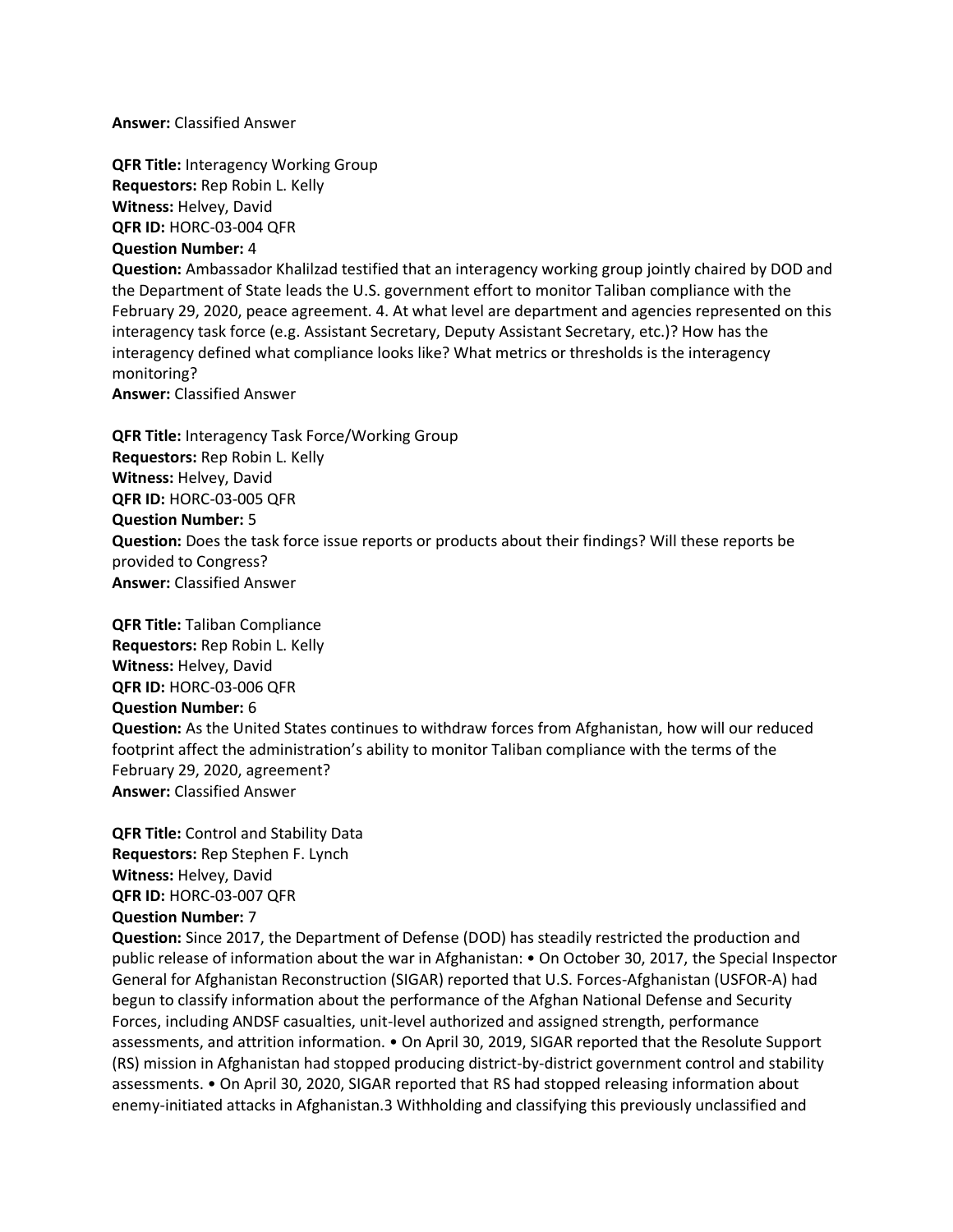public information inhibits Congress' ability to conduct oversight and prevents our constituents from making informed decisions for themselves about the war in Afghanistan. Will DOD resume production of district-level control and stability data in Afghanistan and will DOD commit to making this information available publicly? If so, when will the Department release this information?

**Answer:** U.S. Forces - Afghanistan (USFOR-A) discontinued district-level stability assessments in late 2018 because measures of the population in territory controlled by the Afghan Government or the Taliban were not indicative of the effectiveness of the South Asia Strategy. The previous focus of the military campaign in Afghanistan was on supporting efforts by the Afghan Government to expand its control of territory, which the government believed would cause the Taliban to seek a peace settlement. In conjunction with the appointment of the U.S. Special Representative for Afghanistan Reconciliation (SRAR) in September 2018, USFOR-A shifted its military campaign to instead intensify military pressure on mid- and senior-level Taliban leaders to influence them to begin substantive negotiations to end the war. This shift in focus and the South Asia strategy's commitment to supporting the Afghan forces rather than focusing on government control of districts accounting for an arbitrary percentage of the population— alongside SRAR's diplomatic efforts, has led to the commencement of negotiations between the Taliban and the Afghan Government. At this time, USFOR-A does not plan to resume the district-level stability assessments, as they are of limited value to the USFOR-A Commander. SIGAR reported DoD's position on the district-level stability assessments in its January 2019 Quarterly Report to Congress.

**QFR Title:** Control and Stability Data **Requestors:** Rep Stephen F. Lynch **Witness:** Helvey, David **QFR ID:** HORC-03-008 QFR **Question Number:** 8

**Question:** Since 2017, the Department of Defense (DOD) has steadily restricted the production and public release of information about the war in Afghanistan: • On October 30, 2017, the Special Inspector General for Afghanistan Reconstruction (SIGAR) reported that U.S. Forces-Afghanistan (USFOR-A) had begun to classify information about the performance of the Afghan National Defense and Security Forces, including ANDSF casualties, unit-level authorized and assigned strength, performance assessments, and attrition information. • On April 30, 2019, SIGAR reported that the Resolute Support (RS) mission in Afghanistan had stopped producing district-by-district government control and stability assessments. • On April 30, 2020, SIGAR reported that RS had stopped releasing information about enemy-initiated attacks in Afghanistan.3 Withholding and classifying this previously unclassified and public information inhibits Congress' ability to conduct oversight and prevents our constituents from making informed decisions for themselves about the war in Afghanistan. Will DOD commit to releasing data about enemy-initiated attacks in Afghanistan? If so, when will the Department release this information?

**Answer:** Following the signing of the U.S.-Taliban Agreement on February 29, 2020, Commander, USFOR-A, recommended, and Commander, U.S. Central Command, concurred, that data on enemyinitiated attacks should be classified and withheld from public release while the data are being considered in critical interagency discussions and deliberations regarding Taliban compliance with their commitments under the Agreement, which will inform decisions about further U.S. force reductions. DoD has, however, continued to provide the data to the DoD Inspector General and SIGAR for use in their classified reports to Congress, and DoD has included it in the classified appendix to the semi-annual report to Congress on "Enhancing Security and Stability in Afghanistan." DoD continually reviews and assesses whether data should continue to be classified.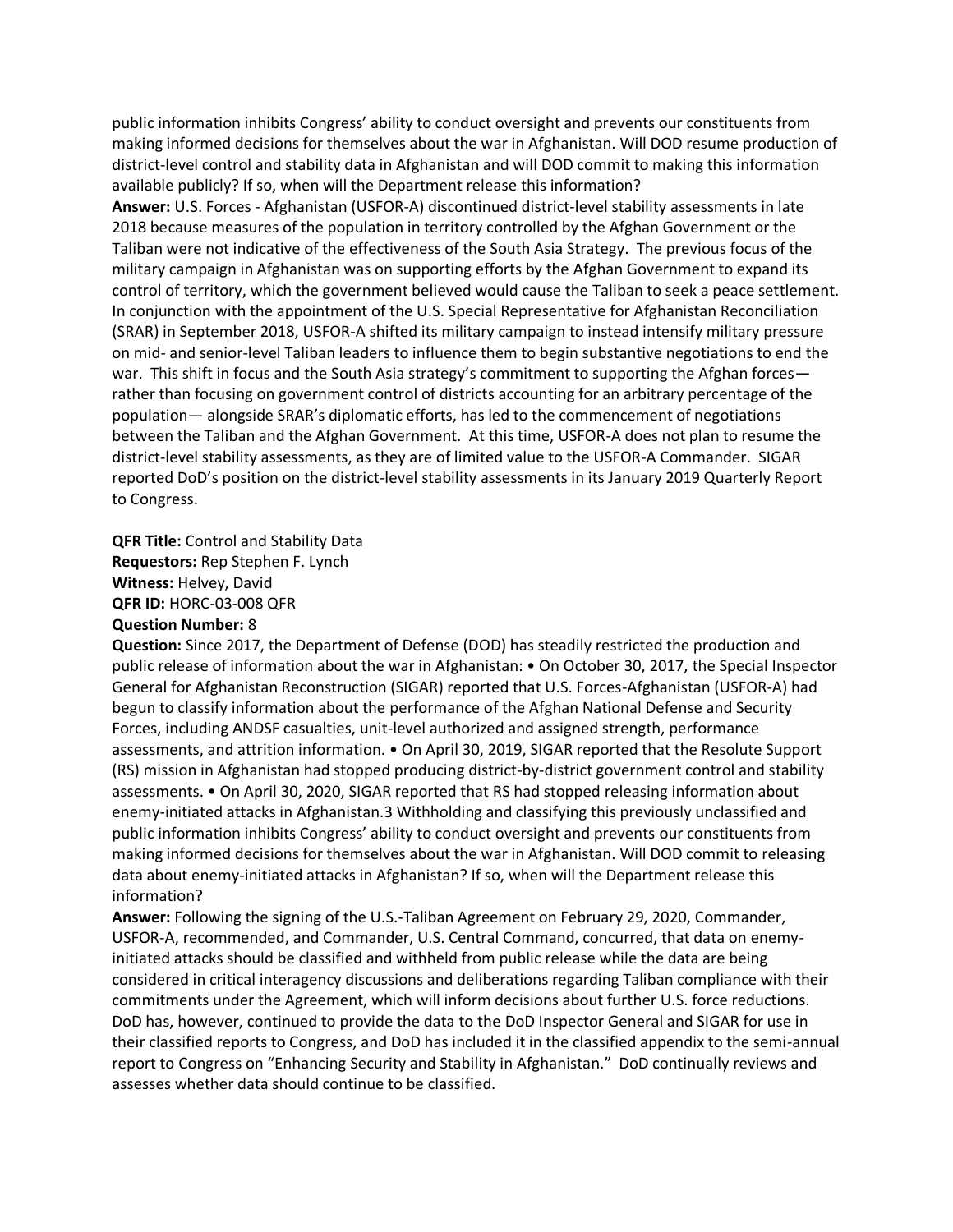## **QFR Title:** Control and Stability Data **Requestors:** Rep Stephen F. Lynch **Witness:** Helvey, David **QFR ID:** HORC-03-009 QFR **Question Number:** 9

## **Question:** Since 2017, the Department of Defense (DOD) has steadily restricted the production and public release of information about the war in Afghanistan: • On October 30, 2017, the Special Inspector General for Afghanistan Reconstruction (SIGAR) reported that U.S. Forces-Afghanistan (USFOR-A) had begun to classify information about the performance of the Afghan National Defense and Security Forces, including ANDSF casualties, unit-level authorized and assigned strength, performance assessments, and attrition information. • On April 30, 2019, SIGAR reported that the Resolute Support (RS) mission in Afghanistan had stopped producing district-by-district government control and stability assessments. • On April 30, 2020, SIGAR reported that RS had stopped releasing information about enemy-initiated attacks in Afghanistan.3 Withholding and classifying this previously unclassified and public information inhibits Congress' ability to conduct oversight and prevents our constituents from making informed decisions for themselves about the war in Afghanistan. Will DOD commit to releasing ANDSF performance and capability metrics? If so, when will the Department release this information? **Answer:** DoD fulfills all statutory reporting requirements related to the Afghan National Defense and Security Forces (ANDSF) in its semi-annual report to Congress, "Enhancing Security and Stability in Afghanistan." Section 1225 of the National Defense Authorization Act for Fiscal Year 2015, as amended, enumerates a series of specific criteria that DoD is required to assess that are indicative of the Afghan Government's progress toward meeting shared security objectives. In addition, Combined Security Transition Command-Afghanistan (CSTC-A) focuses on its Top 10 "Challenges and Opportunities" and assesses progress in each of these areas, including equipment accountability, logistics capacity, addressing attrition, and payroll processes. This information and other data are reported in detail in the unclassified version of the report. However, some of this information is classified and cannot be released publicly. Thus, DoD provides a classified annex to its semi-annual report to Congress that includes classified operational data, including data on unit-level readiness. DoD has worked closely with the Afghan Government since 2017 to make more Afghan-provided information unclassified and publicly available. Most of the data cited by SIGAR that was classified in 2017 was classified at the request of the Afghan government. At that time, DoD honored the request to keep certain ANDSF information classified or restricted from public release while undertaking an effort to seek to restore as much of it to unclassified reporting as possible. Therefore, in January 2018, then-USFOR-A Commander General Nicholson led a DoD effort to negotiate with the Afghan government for the release of some of the classified data to align it with how DoD classifies information on U.S. forces. Following these highlevel engagements with the Afghan government, it was determined that 18 of 29 categories of the Afghan-provided data should be released publicly. The only category of data that the Afghan government insisted on classifying that does not align with DoD's own classification practices is casualty data. Our respect for Afghan government views on this matter is consistent with our approach to other nations' treatment of their security information that might be shared with us. As SIGAR later reported, based on USFOR-A's engagement with the Afghan Government, more unclassified data was provided for SIGAR's April 2018 Quarterly Report than in the two prior quarterly reports. It is DoD's current policy that if the Afghan government seeks to classify previously unclassified information, USFOR-A is to engage the Afghan government to seek to ensure its classification guidelines align with DoD's for similar metrics.

## **QFR Title:** Oversight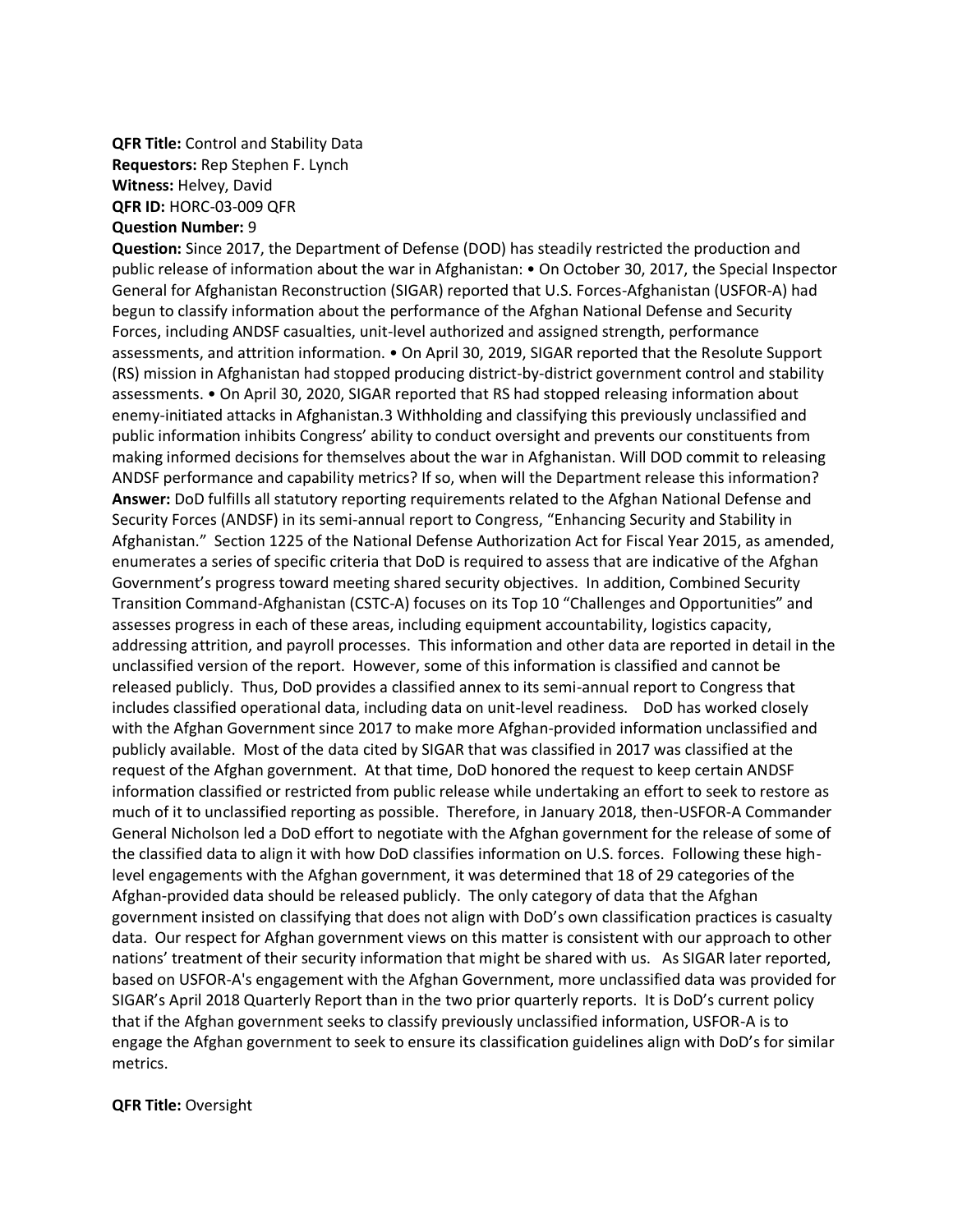**Requestors:** Rep Stephen F. Lynch **Witness:** Helvey, David **QFR ID:** HORC-03-010 QFR **Question Number:** 10

**Question:** While I appreciate your testimony at our September 22 hearing, DOD only allowed your participation after the Subcommittee requested your appearance for the better part of a year. Will the Department of Defense commit to ensuring that the next time the Committee on Oversight and Reform, or another Committee, asks it to testify or provide information to Congress about the War in Afghanistan, that it will do so without delay?

**Answer:** Yes, in accordance with applicable laws and long standing Department and Executive Branch practice.

**QFR Title:** Withholding Assistance to Afghanistan **Requestors:** Rep Debbie Wasserman Schultz **Witness:** Helvey, David **QFR ID:** HORC-03-011 QFR

**Question Number:** 11

**Question:** During your testimony, you stated that Secretary of Defense Esper is still working to determine whether to reduce assistance to the Afghan Security Forces pursuant to Secretary of State Mike Pompeo's March 2020 announcement that the United States would withhold \$1 billion in foreign assistance to Afghanistan. Has the Department of Defense (DOD) identified the funding accounts from which this assistance would be withheld?

**Answer:** Any reduction in support would be applied to the Fiscal Year (FY) 2020 Afghanistan Security Forces Fund (ASFF) appropriation.

**QFR Title:** Afghan National Defense and Security Forces **Requestors:** Rep Debbie Wasserman Schultz **Witness:** Helvey, David

**QFR ID:** HORC-03-012 QFR

**Question Number:** 12

**Question:** You further testified on September 22 that "we believe that a strong and capable ANDSF focused on combating terrorist threats in defending the Afghan people is going to be our best chance at supporting and defending U.S. interests." If DOD views a strong and capable ANDSF as critical to the defense of U.S. interests, why is Secretary Esper considering future cuts to our support for the ANDSF? **Answer:** Any reduction in support would be applied to the Fiscal Year (FY) 2020 Afghanistan Security Forces Fund (ASFF) appropriation and would affect items that can be deferred to a future year without impacting current ANDSF operations, if the President's full budget request of \$4.015 billion for FY 2021 is enacted. DoD will also seek ASFF funding in FY 2022 and will continue to urge other donor nations to maintain their funding levels to ensure the ANDSF remain sufficiently resourced.

**QFR Title:** Afghan National Defense and Security Forces **Requestors:** Rep Debbie Wasserman Schultz **Witness:** Helvey, David **QFR ID:** HORC-03-013 QFR **Question Number:** 13 **Question:** You further testified on September 22 that "we believe that a strong and capable ANDSF focused on combating terrorist threats in defending the Afghan people is going to be our best chance at